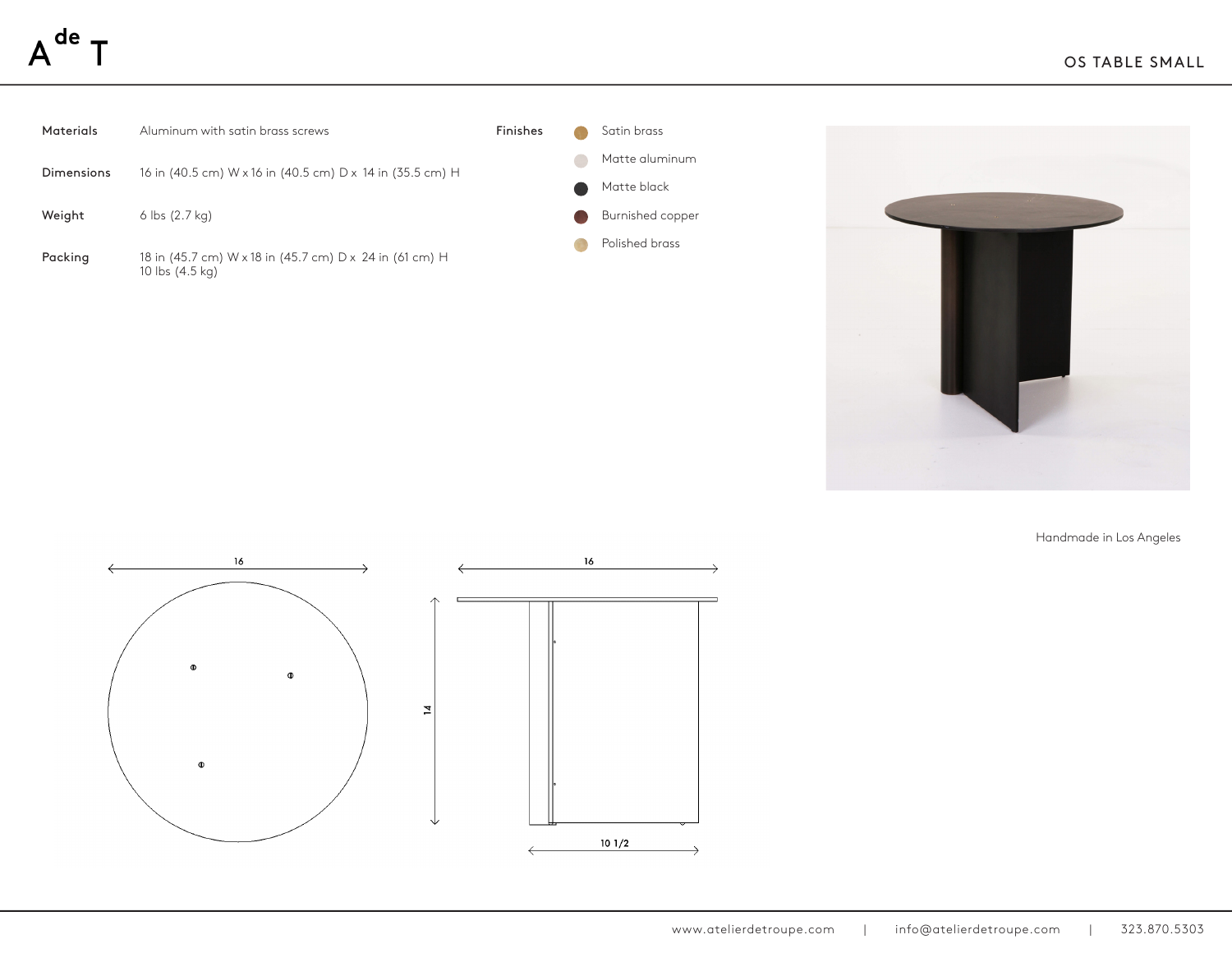## de





Handmade in Los Angeles



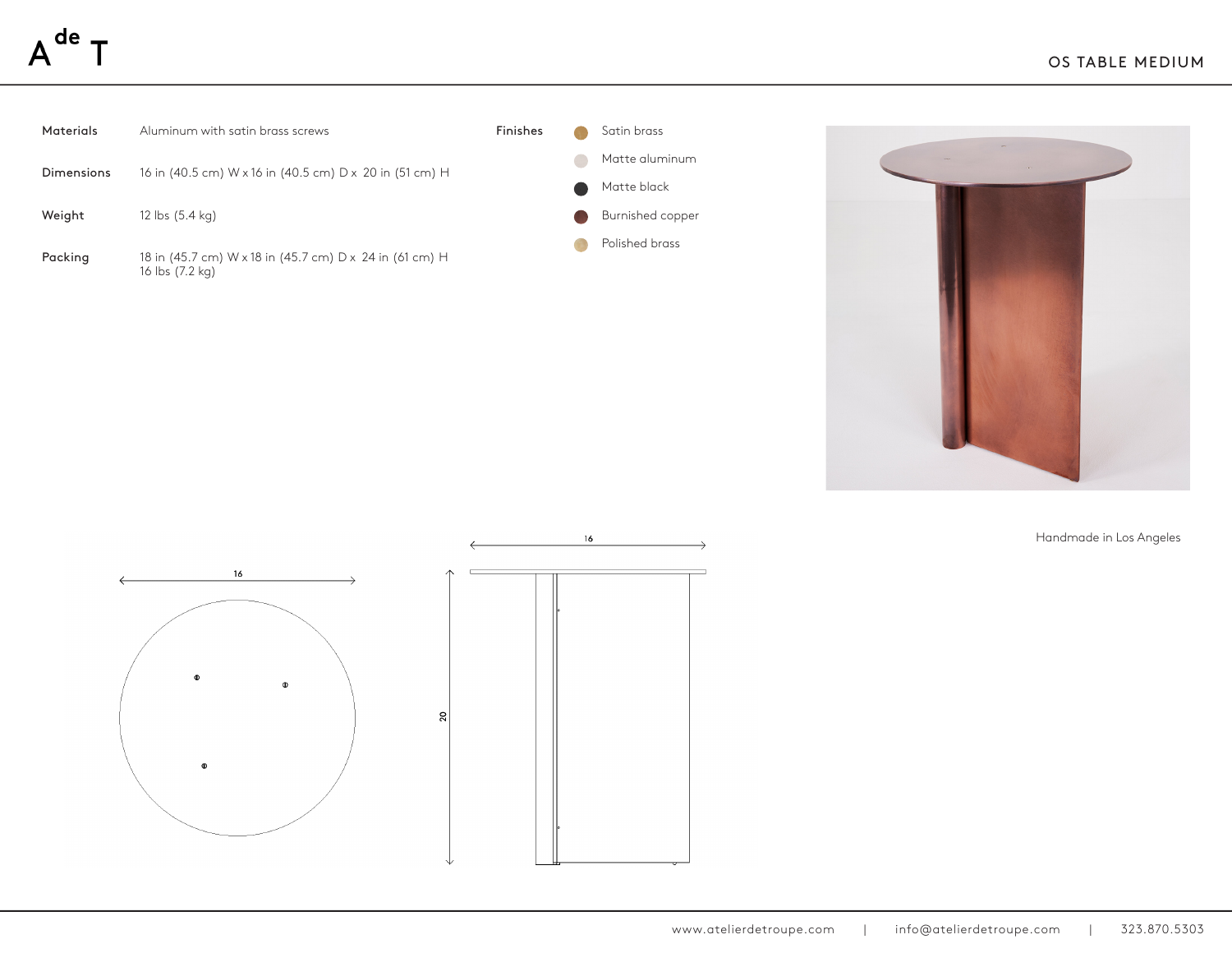| Materials  | Aluminum with satin brass screws                          | Finishes |                        | Satin brass                   |  |
|------------|-----------------------------------------------------------|----------|------------------------|-------------------------------|--|
| Dimensions | 36 in (91.5 cm) W x 36 in (91.5 cm) D x 14 in (35.5 cm) H |          | $\bullet$<br>$\bullet$ | Matte aluminum<br>Matte black |  |
| Weight     | 30 lbs (13.6 kg)                                          |          |                        |                               |  |
| Packing    | White glove delivery<br>34 lbs (15.4 kg)                  |          |                        |                               |  |